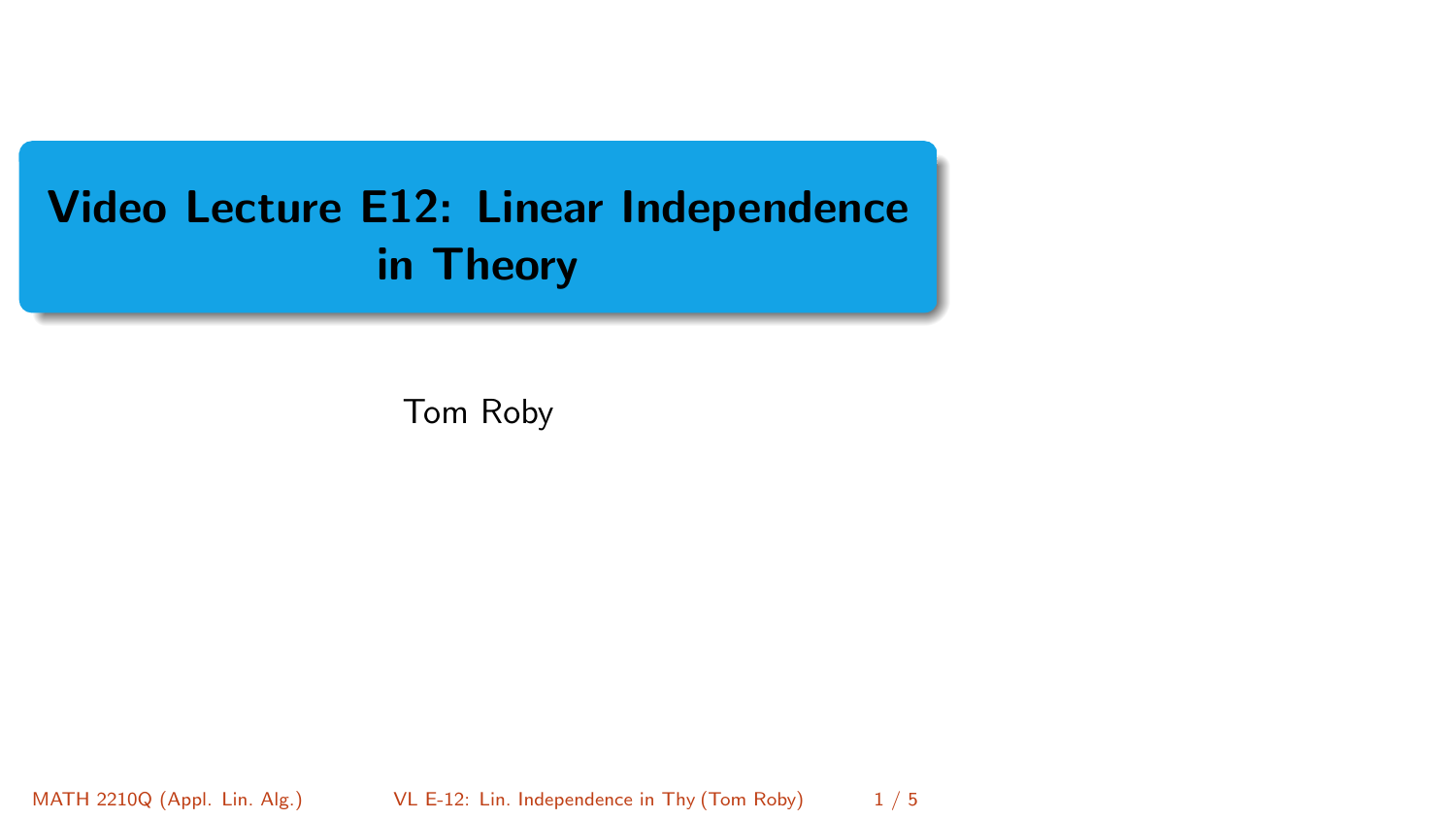## Outline & Objectives

- **.** Understand *linear dependence* informally as characterizing whether certain vectors are "redundant" in terms of creating linear combinations.
- Analyze the reasoning behind the definition of linear (in)dependence and one vector being a linear combination of others in the set.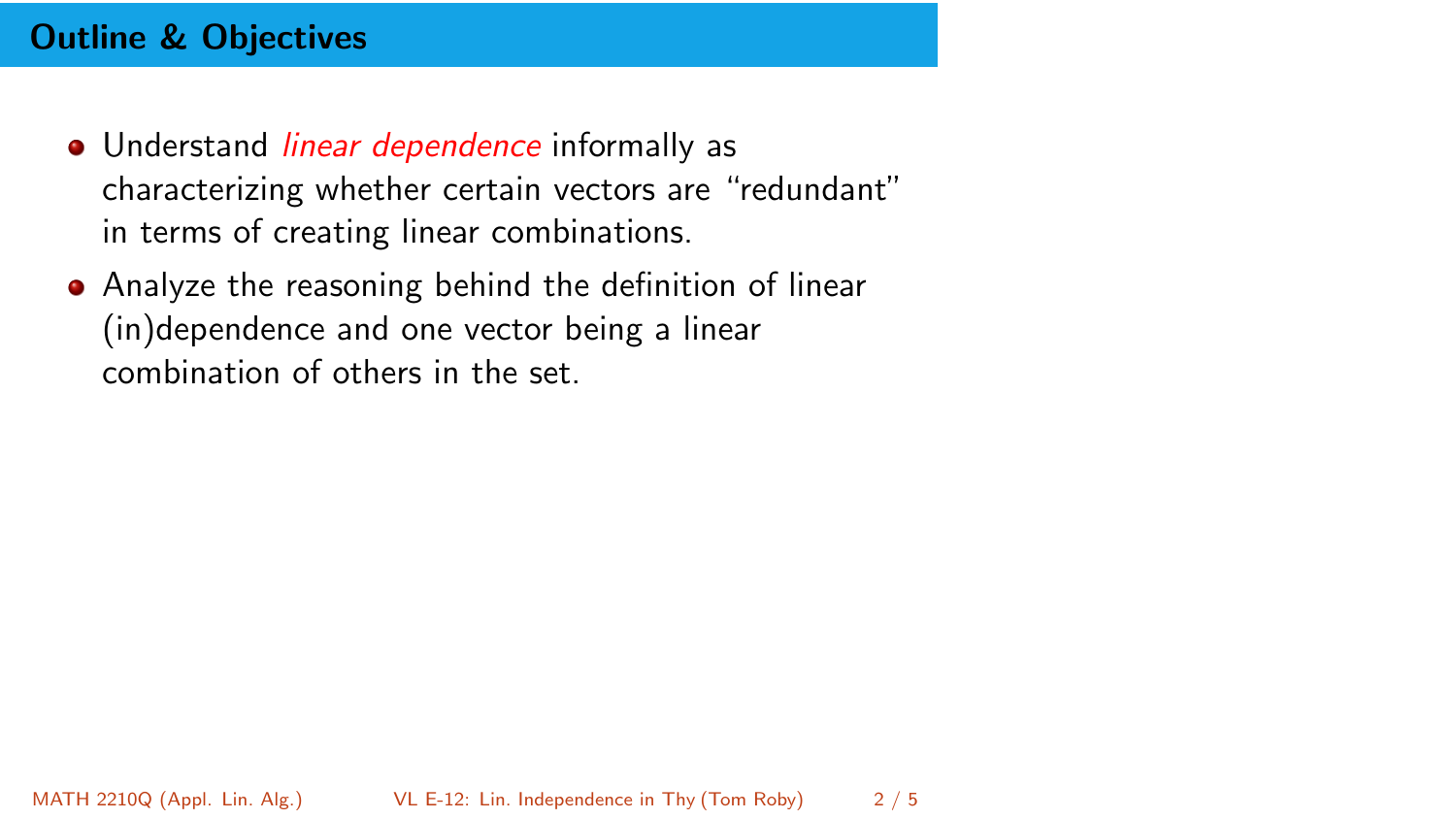#### Linear dependence & redundancy

#### Definition

A set of vectors  $S = \{\vec{v}_1, \ldots, \vec{v}_p\}$  is called linearly independent if the vector equation  $x_1\vec{v}_1 + \cdots + x_n\vec{v}_n = \vec{0}$  has only the trivial soln. (all  $x_i = 0$ ). The set is linearly dependent if there exists a nontrivial solution,  $c_i$  not all zero, such that  $c_1\vec{v}_1 + \cdots + c_n\vec{v}_n = \vec{0}$ .  $\sim$  linear dependence relation]

#### Theorem

An indexed set  $S = \{\vec{v}_1, \ldots, \vec{v}_p\}$  of  $p > 2$  vectors is linearly dependent  $\iff$  at least one vector is a linear combination of the others. In fact, if  $\vec{v}_1 \neq 0$ , then there is  $j \geq 2$  such that  $v_i = d_1\vec{v}_1 + \cdots + d_{i-1}\vec{v}_{i-1}$ , some  $d_i \in \mathbb{R}$ .

*Proof:*  $(\Rightarrow)$  Suppose  $\vec{v}_1 \neq 0$ , and let  $c_1\vec{v}_1 + \cdots + c_n\vec{v}_p = \vec{0}$  be the linear dependence relation. Let  *be the <i>largest* index such that  $c_i \neq 0$  in the LDR. Then moving all previous terms to other side, we get  $c_j\vec{v}_j = -c_1\vec{v}_1 - \cdots - c_{j-1}\vec{v}_{j-1}$ . Now divide through by  $c_j$ ,  $\frac{\text{MATH}}{\text{WHCH}}$   $\frac{22100}{15}$  (Appl. Lin.  $\frac{\text{Alg}}{\text{V}}$ )  $=$   $-\frac{c_1}{12}$ ,  $\frac{c_1}{12}$ , Lin. Independent  $\frac{\mathsf{MATH}}{\mathsf{MOTH}}$  (Appl. Lin. Alg.)  $\equiv -\frac{c_1\mathsf{V}\mathsf{L}}{\mathsf{V}_1} = -\frac{1}{2}\frac{\mathsf{V}\mathsf{L}}{\mathsf{L}}$  . Lin. Independence in Thy (Tom Roby)  $3/5$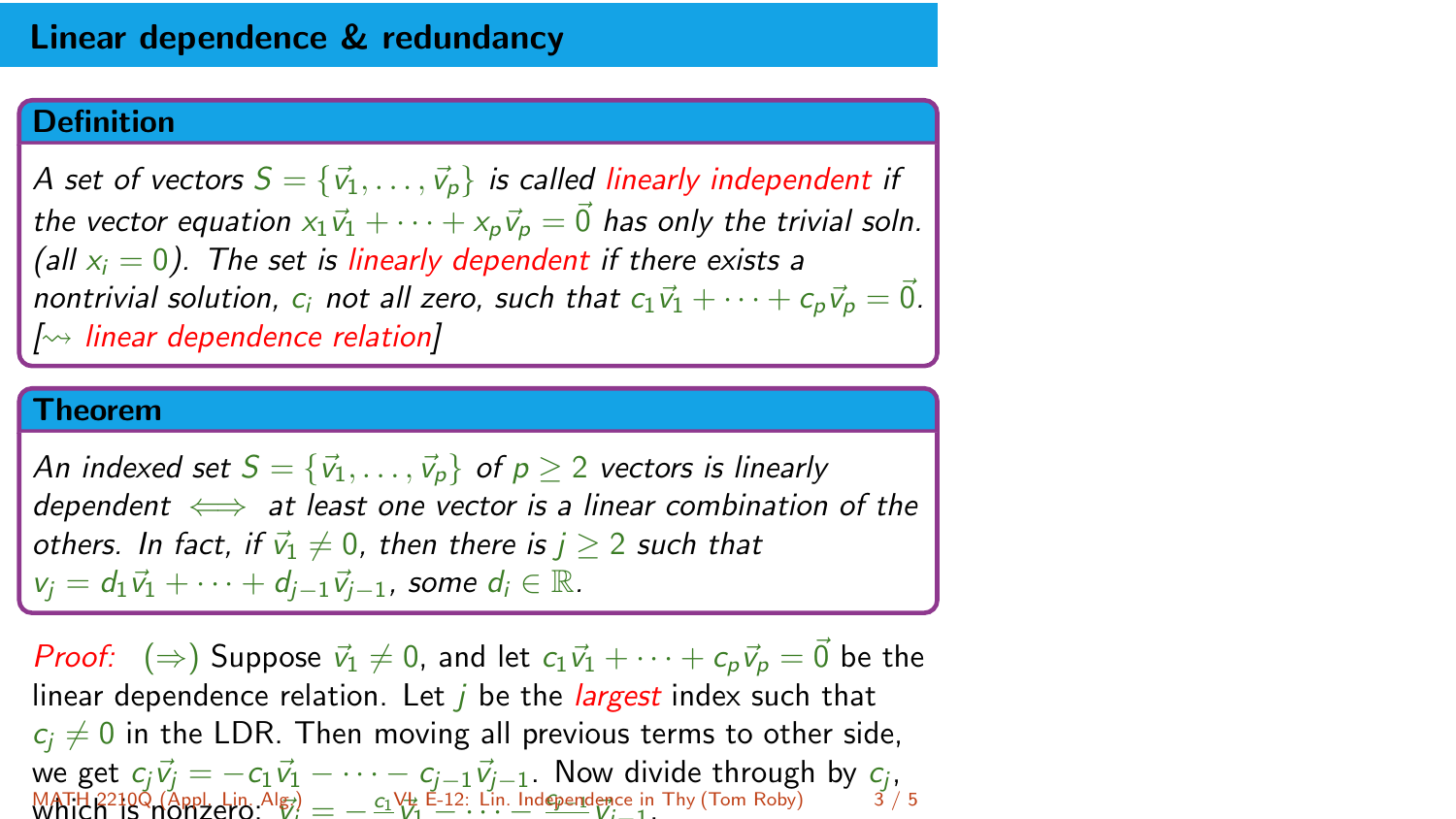### Rewriting Example

The columns  $\vec{a}_1, \vec{a}_2, \vec{a}_3$  of the following matrix are lin. dependent:

$$
A = \begin{bmatrix} 1 & 5 & 3 \\ 3 & 7 & 1 \\ 2 & 5 & 1 \end{bmatrix} \rightsquigarrow 2 \begin{bmatrix} 1 \\ 3 \\ 2 \end{bmatrix} - 1 \begin{bmatrix} 5 \\ 7 \\ 5 \end{bmatrix} + 1 \begin{bmatrix} 3 \\ 1 \\ 1 \end{bmatrix} = 0.
$$

So we can rewrite  $\vec{a}_3 = -2\vec{a}_1 + \vec{a}_2$ .

This also lets us simplify linear combinations. Suppose we know that  $(11, 25, 17) = 2\vec{a}_1 + 3\vec{a}_2 - 2\vec{a}_3$ . Then we can replace  $\vec{a}_3$  with  $-2\vec{a_1} + \vec{a_2}$  to get:  $(11, 25, 17) = 2\vec{a}_1 + 3\vec{a}_2 - 2(-2\vec{a}_1 + \vec{a}_2) = 6\vec{a}_1 + \vec{a}_2$ . (Check!)

So 
$$
\begin{bmatrix} 1 & 5 & 3 & b_1 \\ 3 & 7 & 1 & b_2 \\ 2 & 5 & 1 & b_3 \end{bmatrix}
$$
 has a soln.  $\iff \begin{bmatrix} 1 & 5 & b_1 \\ 3 & 7 & b_2 \\ 2 & 5 & b_3 \end{bmatrix}$  does,

i.e.,  $\text{Span}\{\vec{a}_1, \vec{a}_2, \vec{a}_3\} = \text{Span}\{\vec{a}_1, \vec{a}_2\}.$ 

MATH 2210Q (Appl. Lin. Alg.) [VL E-12: Lin. Independence in Thy \(](#page-0-0)Tom Roby) 4 / 5